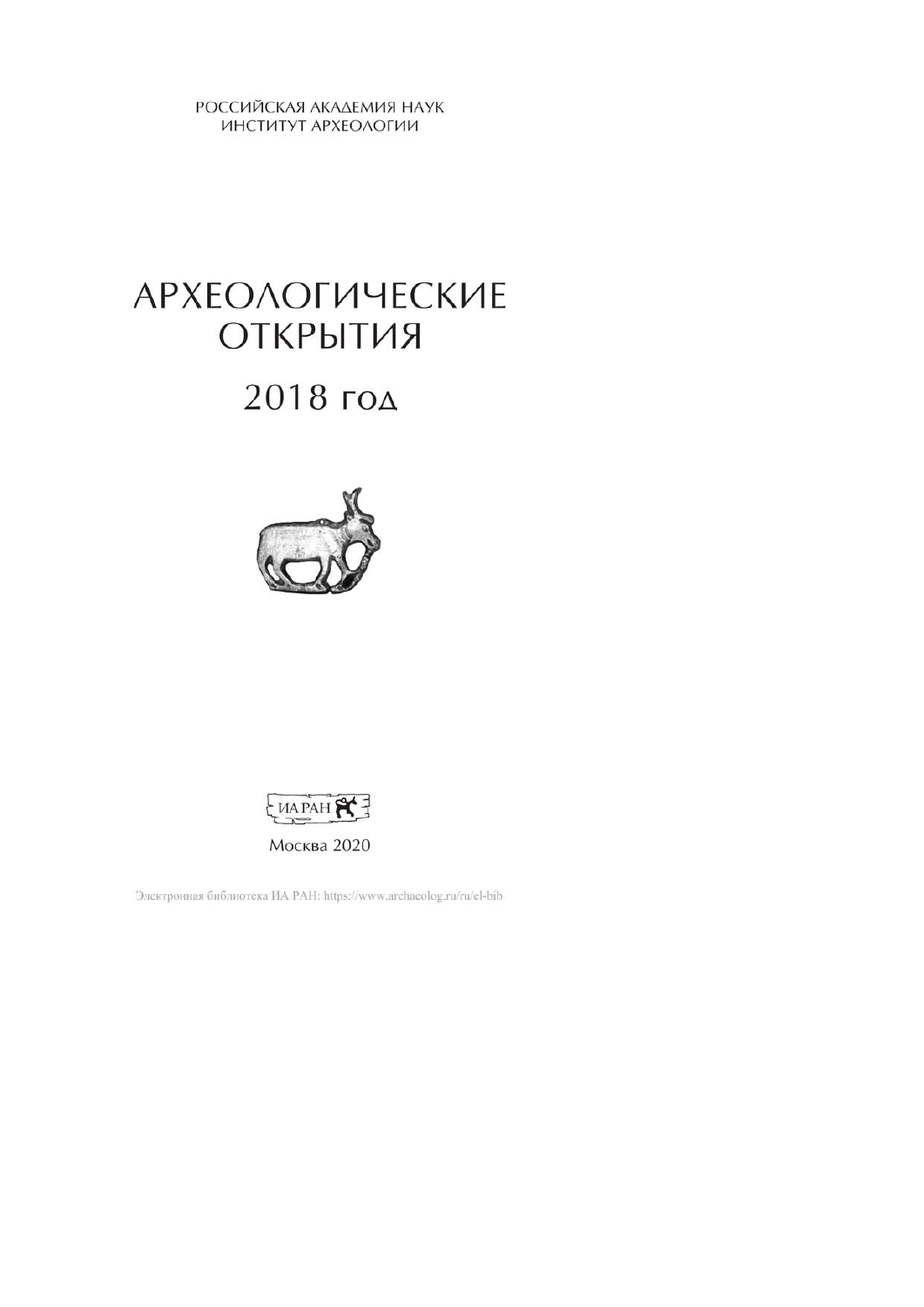Издание основано в 1965 году, возобновлено в 1993 году

Утверждено к печати Ученым советом ИА РАН

Редакционная коллегия:

чл.-корр. РАН П.Г. Гайдуков, д.и.н. Д.С. Коробов (разделы Ш, IV), к.и.н. Г.Г. Король (разделы VII-IX), к.и.н. С.В. Кузьминых (разделы V, VI), к. и. н. Н. В. Лопатин (ответственный редактор, раздел I), д. и. н. А. А. Масленников, А. А. Строков (ответственный секретарь), д. и. н. С. 3. Чернов (раздел II), к. и. н. А. В. Энговатова

Археологические открытия. 2018 год / Отв. ред. Н. В. Лопатин. -М.: Институт археологии РАН, 2020. - 556 с.: ил. A87

#### ISBN 978-5-94375-326-8

В очередном выпуске ежегодника собрана информация о результатах полевых археологических исследований 2018 г. Материалы сгруппированы в девять разделов, в которых отражены работы российских археологов во всех регионах России и за рубежом. Публикации содержат сведения о наиболее интересных памятниках, объектах, находках. Для археологов, историков, краеведов.

УДК 902/904 ББК 63.4

ISSN 0568-5621 ISBN 978-5-94375-326-8 DOI: 10.25681/IARAS.2020.978-5-94375-326-8

> © Федеральное государственное бюджетное учреждение науки Институт археологии Российской академии наук, 2020 © Авторы статей, 2020

Электронная библиотека ИА РАН: https://www.archaeolog.ru/ru/el-bib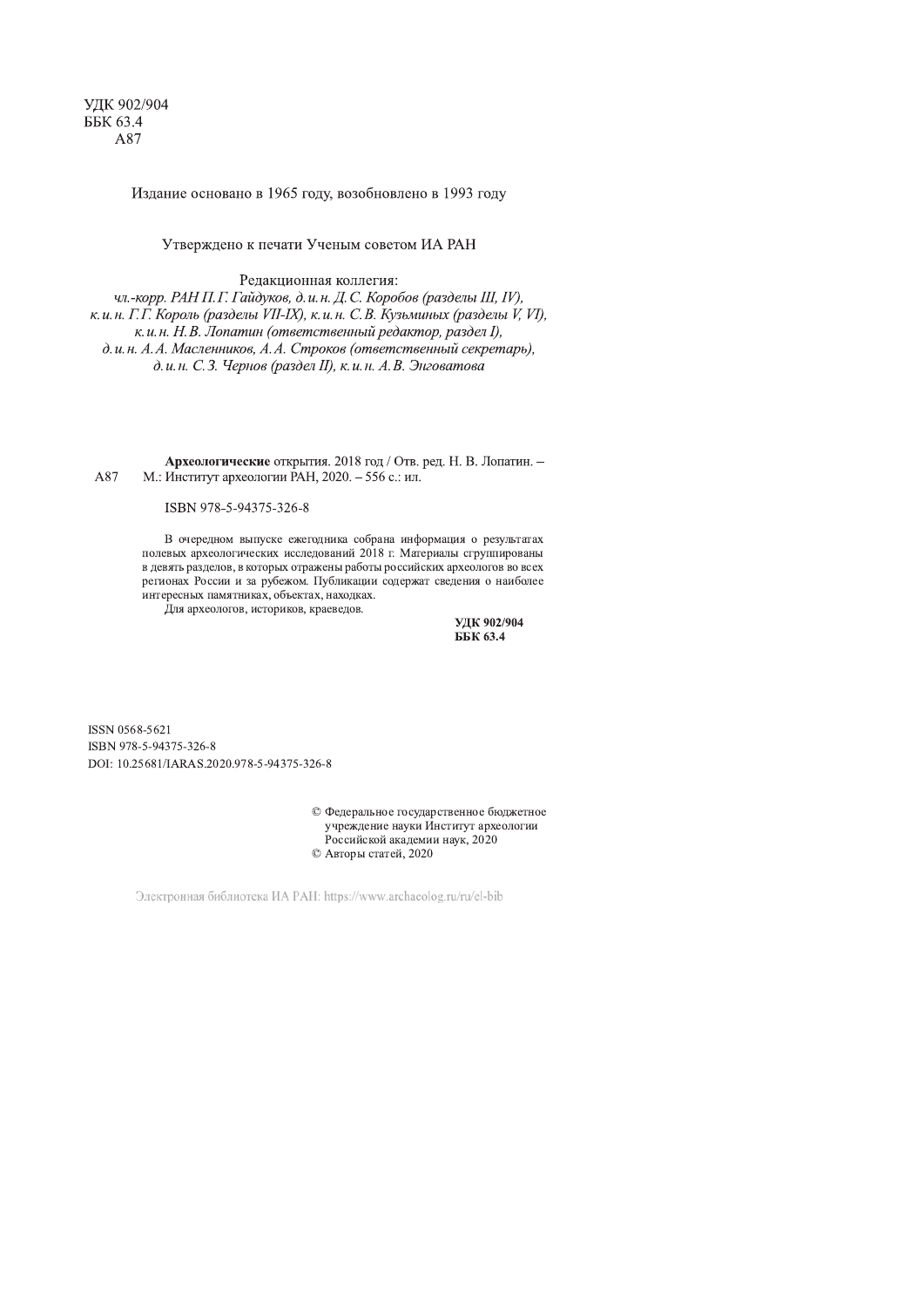#### П. Г. Гайдуков, О. М. Олейников, А. В. Богомолов, А. А. Исаев, Е. В. Короткова  $WA$   $PAH$

#### ИССЛЕДОВАНИЯ НОВГОРОДСКОЙ ЭКСПЕДИЦИИ ИА РАН

Ключевые слова: усадьбы, частоколы, постройки, средневековые улицы, XI-XVIII BB.

Новгородская экспедиции ИА РАН продолжила исследования в Великом Новгороде.

Раскоп на ул. Знаменская, д. 15 (Знаменский, 15) заложен в центре Славенского конца Великого Новгорода на месте строительства жилого дома. Его площадь 144 кв. м при мощности культурного слоя до 5,3 м. Вещевая коллекция раскопа насчитывает более 5600 индивидуальных находок из черного и цветных металлов, кости, янтаря, стекла, камня и глины. Собрано ок. 300 тысяч массовых находок, в числе которых фрагменты керамических сосудов, обрезки кожи и разнообразный остеологический материал. Изучение культурных напластований дало новый материал о времени первоначального освоения и заселения этой части средневекового Новгорода, о планировке усадеб и особенностях материальной культуры их жителей в XI-XV вв.

Начало освоения территории, впервые разделенной плетневыми оградами на участки, относится к кон. Х в., а первоначальное разграничение на усадьбы датируется 1-й пол. XI в. В непосредственной близости от юж. части раскопа обнаружена мостовая Павловой улицы, которая в средневековье пересекала Торговую сторону Великого Новгорода от р. Волхов до Павлова монастыря. Проведенные исследования позволили наметить трассы еще двух средневековых улиц, Варяжской и Блудовой, расположенных к С и В от раскопа. Открытие средневековых улиц и оборонительных сооружений XIV в. в юж. части Славенского конца позволило уточнить историческую топографию этой части средневекового Новгорода [Гайдуков, Олейников, 2018; Гайдуков, Олейников и др., 2018].

На раскопе прослежены остатки двух усадеб, выгороженных частоколом, вдоль которого располагались жилые и хозяйственные постройки. Об интенсивной жизни на усадьбах в XI-XII вв. свидетельствуют многочисленные находки. В их числе арабские и западноевропейские монеты. Редкими находками является заготовка деревянной церы и золотого квадрифолия-реликвария с перегородчатой эмалью (рис. 10: 1, на обложке).

В нач. XIII в. произошло запустение территории, связанное, вероятно, с мором 1216 г. В середине XIII в. вновь возникает деление участка на усадьбы. Хозяйственные и жилые постройки на них примыкали к оградам, образуя внутренний двор со следами мощения.

В слоях 2-й пол. XIII-XV в. обнаружено 11 вислых свинцовых печатей: новгородских архиепископов и их наместников, новгородского посадника и городской администрации, князей и их представителей.

47

https://doi.org/10.25681/IARAS.2020.978-5-94375-326-8.47-50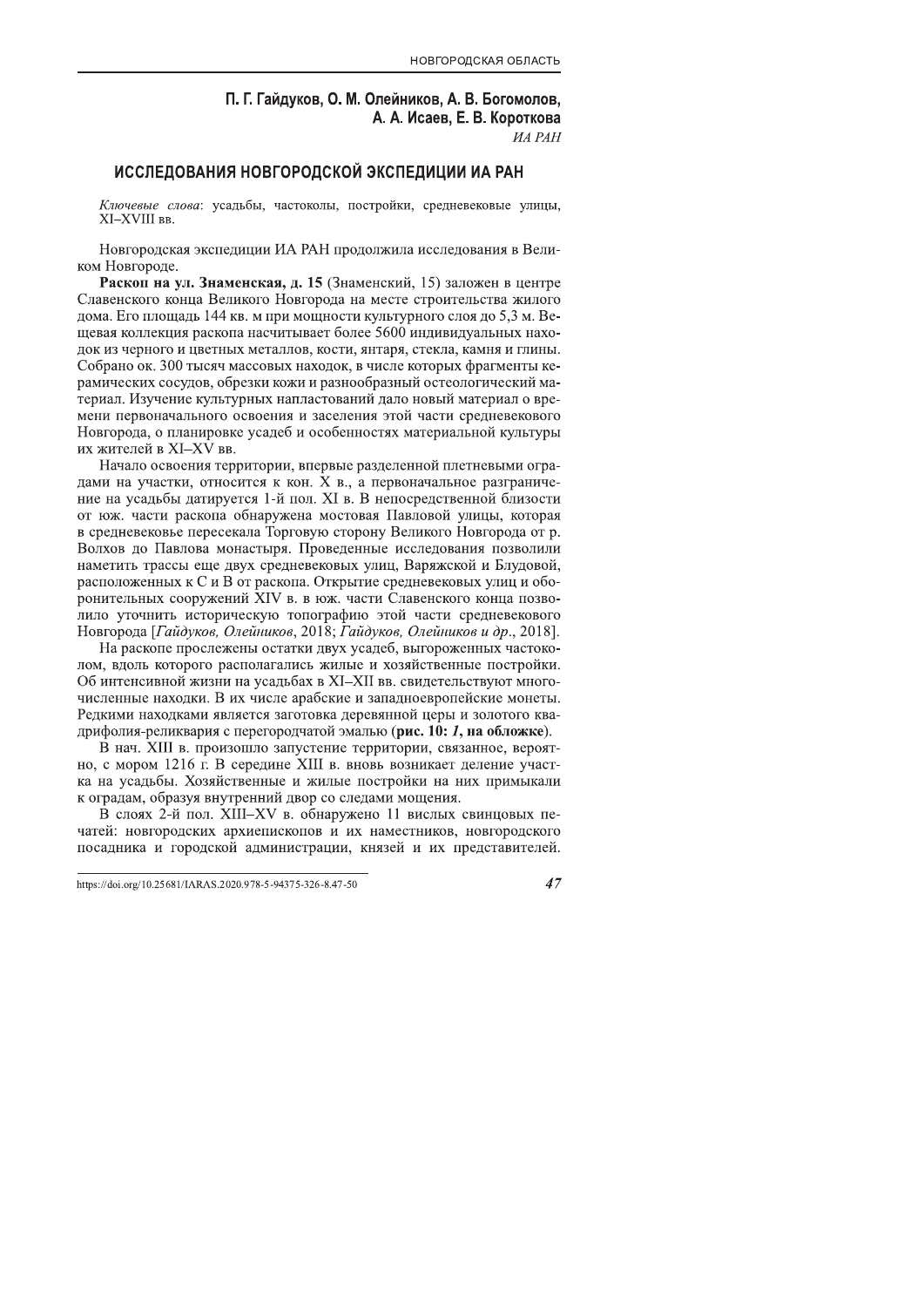І. СЕВЕРО-ЗАПАДНЫЙ ФЕДЕРАЛЬНЫЙ ОКРУГ



В слое XIV в. обнаружена уникальная печать княжеской сотни с надписью: КНЯЖА СЪТА - ФЕДОВА ПЕЧАТЬ. Впервые в Новгороде обнаружены русские свинцовые товарные пломбы кон. XIII-XIV в. Из слоя нач. XIV в. происходит вдувная трубка средневековой волынки и скопление западноевропейских зеркал в деревянных оправах (28 экземпляров). В слое сер. XIV в. впервые в Новгороде обнаружены два пеннинга короля Магнуса Эрикссона - яркие свидетельства новгородско-шведской войны 1348-1349 гг.

Судя по значительной концентрации статусных находок (берестяные грамоты, монеты, вислые свинцовые печати, товарные русские и западноевропейские пломбы, зеркала, оружие, музыкальные инструменты) можно заключить, что на исследуемой территории проживали зажиточные люди, имевшие отношение к княжеской администрации, властным городским структурам и торговле.

Раскоп на ул. Пушкинская, д. 7 (Пушкинский, 7) заложен в центре Торговой стороны на месте строительства жилого дома. Его площадь 110 кв. м при толщине культурного слоя до 2 м. Начало хозяйственного освоения этого участка города относится к XII в. Здесь возникла усадьба, выгороженная частоколом, которая примыкала к вост. стороне улицы,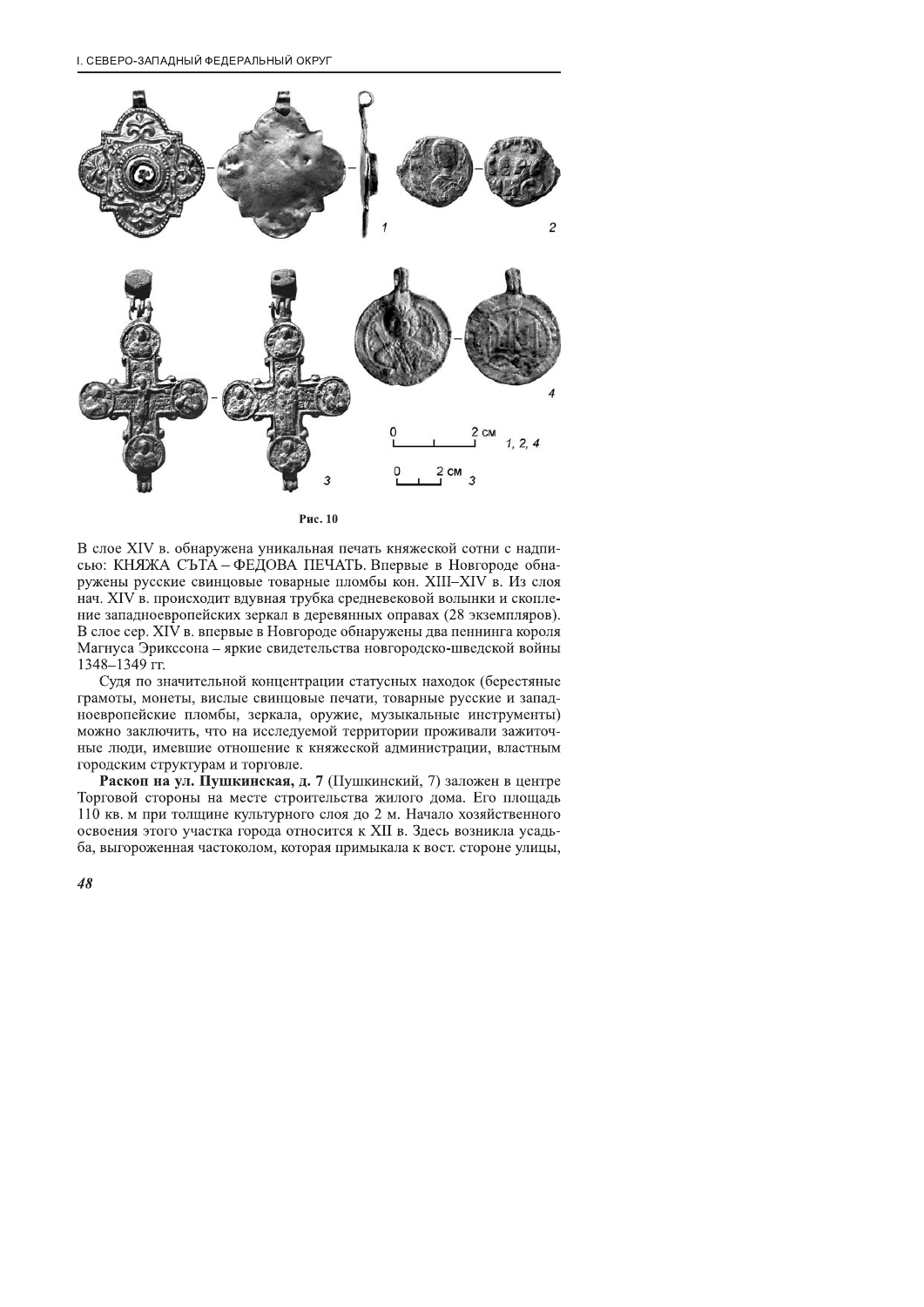прослеженной в зап. части раскопа. Эта улица открыта в 1993 г. на раскопе Лукинский 1, она отходит от улицы Лубяницы на С. В раскопе обнаружено две подпольные ямы XII в. с деревянной срубной конструкцией, в заполнении которых обнаружены бытовые вещи.

В XIII в. произошло запустение участка, которое можно связывать с мором 1216 г. Усадебное деление этой территории возобновилось лишь в XIV в. В результате исследований собрана значительная коллекция находок, характеризующих хозяйство и быт проживающих здесь новгородцев в XII-XIX вв. Следует отметить византийскую вислую свинцовую печать 2-й пол. XI - 1-й пол. XII в. Константина Керамеса (Керамиса), известную ранее по находкам в Новгороде. Полоцке и на Украине (рис. 10: 2). а также западноевропейскую товарную пломбу XVII в. О наличии ювелирного ремесла на изучаемой усадьбе говорят выплески бронзы и свинцово-оловянного сплава и каменная литейная форма для отливки круглой выпуклой подвески с крестообразным орнаментом.

Раскоп на ул. Молотковская, д. 33 (Молотковский, 33) заложен в СВ части Плотницкого конца на месте строительства жилого дома. Его площадь 130 кв. м при толщине культурного слоя до 1 м. Начало хозяйственного освоения этого участка города относится к XIV в. Здесь возникли усадьбы, выгороженные частоколом, которые примыкали к юж. стороне улицы, прослеженной в 2014 г. на раскопе на пер. Красный, 13. Собрана коллекция находок, отражающих хозяйство и быт проживающих здесь новгородцев. В их числе бронзовый рельефный энколпион с иконографической схемой Богоматерь Ассунта-Распятие, на концах ветвей реликвария - круглые медальоны, в которые вписаны поясные изображения святых (рис. 10: 3).

Раскоп на ул. Большая Московская, д. 30 (Б. Московский, 30) исследован в 2014 г. в юж. части Плотницкого конца на месте строительства жилого дома. В 2018 г. из-за необходимости расширить котлован в зап. и юж. сторону на 1,5 м произведены раскопки на общей площади 50 кв. м. Мощность культурных отложений XI-XX вв. составила здесь 6,5 м. Раскопки уточнили и детализировали информацию, полученную в 2014 г.

В кон. X – нач. XI в. произошло деление территории плетнем на участки под огороды. Земля в этот период обрабатывалась сохой и деревянными лопатами.

В 1-й пол. XI в. участок поделен на усадьбы. В слоях XI-XII вв. обнаружены предметы христианского культа, сфрагистические и нумизматические находки, предметы, связанные с торговлей, вооружением, косторезным и кожевенным ремеслом, инструменты, детали одежды и обуви, разнообразные предметы быта и украшения, в том числе оловянная подвеска – литая копия с монет типа «Ярославле сребро» (рис. 10: 4).

В нач. XIII в. изучаемая территория запустела, что возможно связывать с мором 1216 и 1230 гг. Вместо усадебной застройки появились огороды. Лишь во 2-й пол. XIII в. здесь снова возникли богатые усадьбы, размеры которых на протяжении XIV-XV вв. изменялись. Слои XV-XVIII вв. сильно перемешаны позднейшей деятельностью, но несмотря на это, обнаружен вещевой материал этого времени.

49